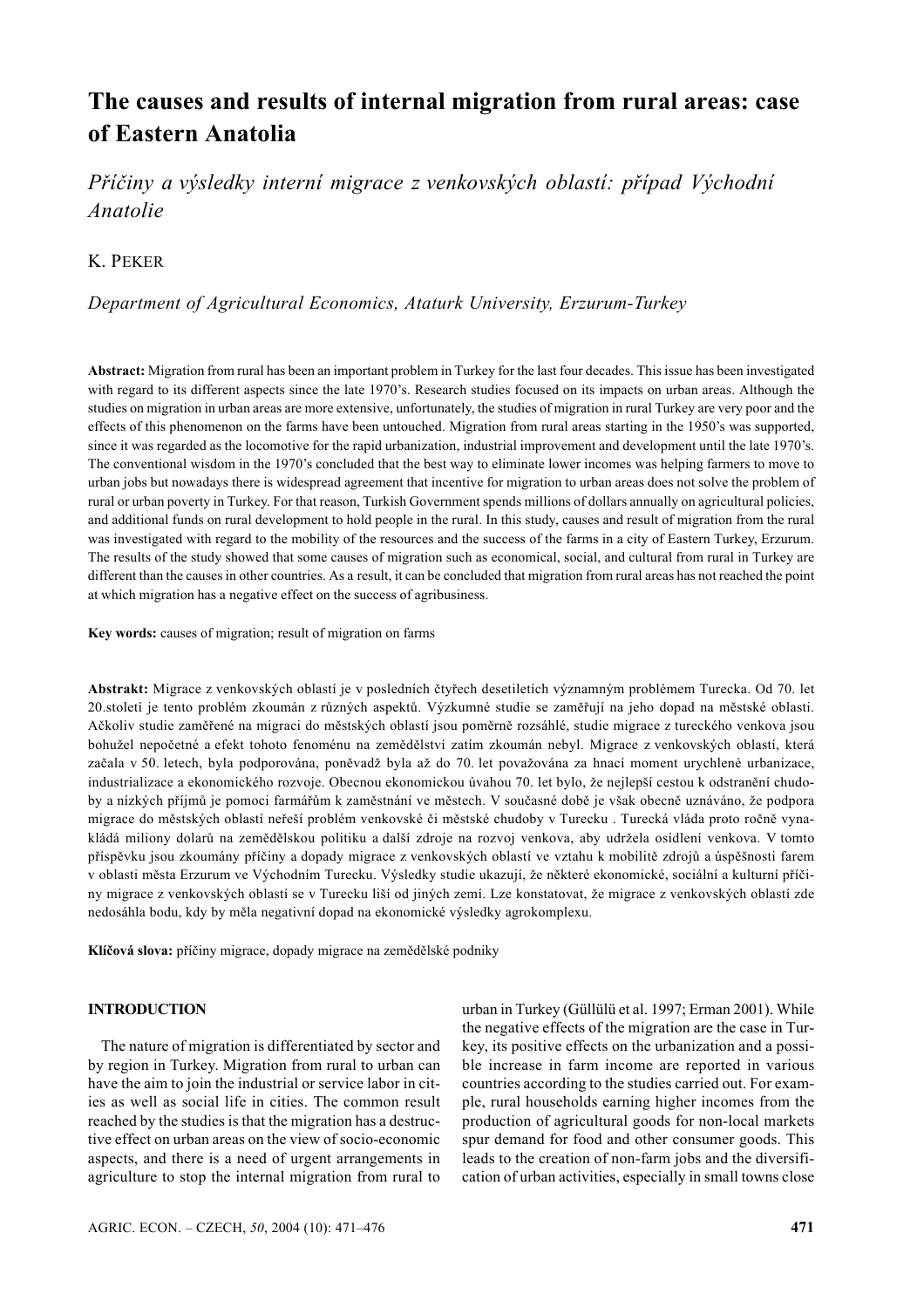to areas of agricultural production. This, in turn, absorbs surplus rural labor; raises demand for rural produce and, once again, both agricultural productivity and rural incomes (Evans 1990). Some studies have shown that high and middle-income households constitute a significant and growing proportion of urban farmers, who often engage in this activity for commercial purposes (Mbiba 1995). Urban agriculture can be an efficient way of recycling urban waste and of contributing to resource conservation in surrounding rural areas, for example through urban-based production of fuel wood (Smit, Rattu and Nasr 1996). On the other hand, it may also have potentially negative impacts on the environment. Small-cultivated areas can involve intensive use of fertilizers and pesticides by untrained farmers, affecting consumers as well as underground and surface water both within and outside the urban boundaries (Diallo 1993).

Currently, about 35% of Turkish population lives in rural areas and this is a key element in their population problems. Agriculture is regarded as important sector providing grain and other agricultural products for the whole population. But, most rural residents have less income than urban residents due to the limited land and capital resources. Agricultural sector employs almost 42% of economically active population, contributes approximately 14% to the Gross National Product (GNP) and accounts for almost 11% of the total value of exports too in Turkey (Anon 2002). It has been recognized that there is surplus of rural laborers, almost 50% of total active labor in farms, who are not needed for agricultural production and need to be transferred to other sectors such as industry, and services (Esengün 1987; Peker and Ayyildiz 1996; Kara 2000). The introduction of agricultural machinery such as tractors, which dates to the 1950s in Turkey, reduced the need for labor input. The use and maintenance of farm machinery are usually men's jobs while women and young children are forced to perform other manual tasks (Ilcan 1994). Excess labor on farm may push people to migrate to urban areas and causes problem in cities.

Today, sociologists, economists, administrators, urban and population scientists are interested in subjects such as the possible causes and results of the migration, the structure of the communities giving or receiving migrants. When the studies in Turkey are categorized by the sciences, those results get several attentions. For example, according to sociologists, the migrants from rural areas have problems adapting to traffic, clothing style, and eating, so they are reluctant to leave the four walls of their homes. Environmental scientists explain the negative effects of migration by stating that having the intention of leaving the place where they were born, and living temporarily in another place, people do not preserve the environment, misuse resources, and ignore the local problems. Another negative result of the migration is explained by psychologies related to human psychology: livings in the rural area, people are happy to some extent because the living standards are generally homogenous in terms of eating, accommodation, and clothing.

When they migrate to urban areas, they may tend to commit crimes such as burglary, robbery, etc., due to the feeling of living in poverty in the midst of wealth since they see some people with higher income level in urban areas.

In Turkey, the most important factors influencing migration decisions of potential rural migrants is the following: There is an increasing population pressure on limited rural resources, especially available agricultural land, which leads to high unemployment and declining quality of life. The ratio of cultivated land per capita of population has declined from 767.84 ha in 1970 to 490.09 in 1990 (Franz 1994). A suggestion was made in a comprehensive study in which the dimensions of migration on cities were researched, that this subject should be examined with regard to agriculture in Eastern Anatolia (Güllülü et al. 1997). Eastern Anatolia Region has the highest net out-migration rate with regard to the population movements between 1980–1985 and 1985–1990 (Çakmak 1995). Also, with regard to the order of Eastern Anatolia in the rating of 73 cities, this region is highly undeveloped. Of the cities rated in the region, Erzincan is  $42<sup>th</sup>$ , Erzurum is  $57<sup>th</sup>$ , Kars is  $65<sup>th</sup>$  and Agri is  $70<sup>th</sup>$  (Güllülü, Gerni 1995).

Interregional labor force migration has generally been studied in the context of neoclassical economic theory. In this concept, local differences in wages and employment opportunities cause labor to migrate to the areas of economic growth and away from the lagging regions (Richardson 1969). Aggregate and individual level studies of migration in Turkey have paid more attention to lowincome squatter dwellers (Tunali 1996). The model in the present study tries to shed some light on two questions. First, how prevalent is migration and who are the migrants in order to estimate the characteristics of migration. Second, what are the causes of migration? The unit of analysis here is the household. It is assumed that the factors affecting such a decision are the demand for labor by the household (D) and the supply of labor by the household (S) (Haberfeld et al. 1999).

The major objective of this study is to determine the relationship between observed rates of out-migration and its social, economical, and cultural factors. In the study, the causes of migration, and their comparison with the causes of migration in some countries, the impacts of the migration on the success of agricultural enterprises and suggested solutions of the migration problems were determined.

#### **MATERIALS AND METHODS**

The data collected through questionnaires from the farms and village record make up the major material of the study. The research area was limited to the boundaries of Erzurum province because of taking into consideration the time required and existing financial mean as well as suggested area size for studies on migration. If the choice of region is too small, the movement within may be the local residence change rather than the economically motivated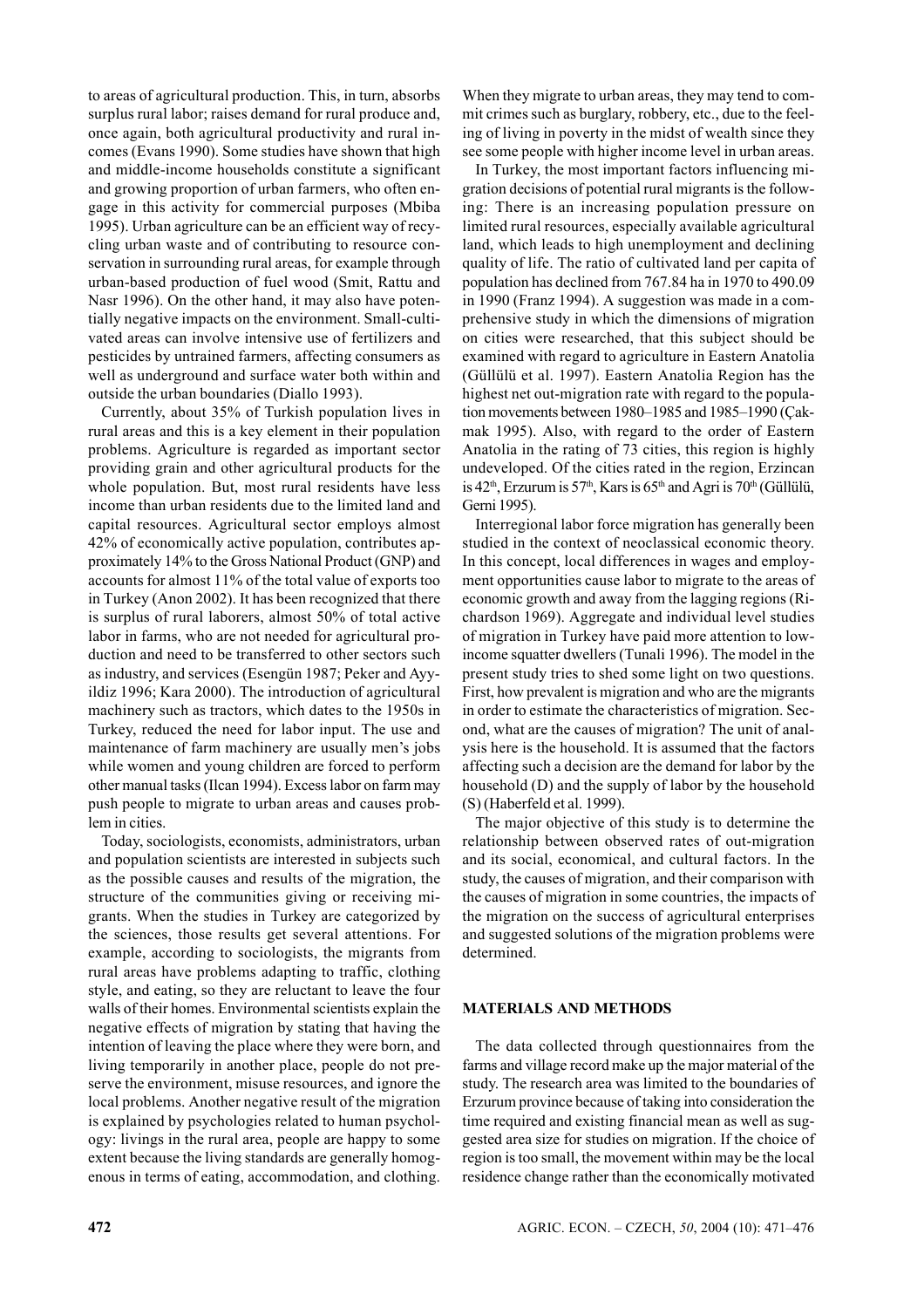employment change. On the other hand, the choice of large regions such as states or multi-state regions may ignore large differences within regions. The final choice was to use county data as basic units of observation (Pfeiffer, Braschler 1977). Four districts from which migration occurs the most out of 19 districts in the province were selected for the study purpose. The number of sample farms was calculated as 186 through the Simple Randomized Sampling Method with 90% of confidence level  $(Z = 1.645)$  on the basis of farm size of all farms (8 654 unit) in Çat, Hinis, Karayazi and Narman districts.

The number of sample farms to represent the population was calculated using the following equation (Yamane et al. 2001).

$$
n = \frac{N. \sigma^2. t^2}{(N-1). \ d^2. + \sigma^2. t^2}
$$

Where:

 $n =$  number of sample farms

- $\sigma^2$  = variance of the population
- $d =$  acceptable error (taken to be 10% of the population average in this study)
- $t =$  list value of the normal distribution at 90% of confidence level  $(= 1.6445)$ .

In the study, the priority causes of the migration were determined with multiple regression model by focusing on the common reasons reported in the previous related studies in Turkey (Kocaman 1998) and additional neoclassical economics theory and socio-cultural factors, so three groups of variables were chosen such as economic, social, and cultural factors. Data were analyzed in the framework of a multiple regression model. The dependent variable was the out-migration rate determined from the villages' record while independent variables were determined from 186 farms by the questionnaire.

The regression model was determined as follows:

$$
Y = B_0 + B_1 X_1 + B_2 X_2 + B_3 X_3 + B_4 X_4 + B_5 X_5 + B_6 X_6 + U
$$

- $Y =$  Out migration expressed as the number of out migration per farm
- $X_1$  = Excess labor per farm. Excess labor was determined by considering the labor supply minus the need in farms as well as other activities (Peker, Ayyildiz 1996)
- $X_2$  = Distance between rural and urban (km)
- $X_3$  = Previous out-migration of the farmer's relatives. People who have moved to urban area desire to have their relatives and friends there too
- $X_4$  = Amount of the farm land  $(km^2)$
- $X_5$  = Education level expressed as the number of persons 25 years and older having completed elementary school or more
- $X_6$  = Number of persons in the (18–35) year age
- $U =$ random variable

In addition to the above factors, a number of factors could theroically affect a family's ability to move. However, the effect of the others factors such as marriage, gender, safety, health conditions, family feuds, natural disasters, shelter, desire for freedom, thought for providing a higher life standard for the next generation, and more favorable climate, could not be determined in the study. Limit variables were chosen by consideration to minimize autocorrelation between independent variables in the model in the study.

### **RESULTS**

#### **The causes of migration**

The causes of migration in the farms in the study area were examined using a multiple regression model explained section; the estimation results of the model are given in Table 1.

As it is stated in the neoclassical theory, unemployment challenges people to migrate, but economic reason is not the only factor for migration. There are also social and cultural causes of migration in the area. Excess of labor in the farms  $(X_1)$ , the distance between rural and urban  $(X_2)$ , previous out-migration of the farmer's relatives  $(X_3)$ , and amount of the farmland  $(X_4)$  were estimated as the significant factors in migration (Table 1).

Excess labor per farm in rural areas exerted some pressure for out-migration having job hope in urban areas, so the results of the model suggest that much of the movement observed among regions is motivated by employment opportunities. Since there were no social facilities in rural areas, the distance between rural and urban  $(X_2)$  was a significant factor in the area. An increase in the population in the area brings about investments such as public plazas, post office, bank, health center, school, library, and markets. The villages in which the population decreased due to migration cannot receive the infrastructure and social services of the governments. A third independent variable  $(X_3)$  was a significant factor too. The past migration of farmer's relatives seems to be an important factor on migration, since there is a strong relation-

| $B_{0}$ | IJ       | $\mathbf{v}_{\alpha}$ | IJ       | IJ       | D.      | IJ      | $R^2$ |
|---------|----------|-----------------------|----------|----------|---------|---------|-------|
| 126.5   | $0.896*$ | $0.678*$              | $0.515*$ | $0.874*$ | 0.635   | 0.471   | 0.918 |
|         | (0.188)  | (0.233)               | (0.242)  | (0.256)  | (1.617) | (1.534) |       |

Table 1. Regression analysis results for the model

\*Significant at the 0.05 level, and standard errors are shown in parentheses.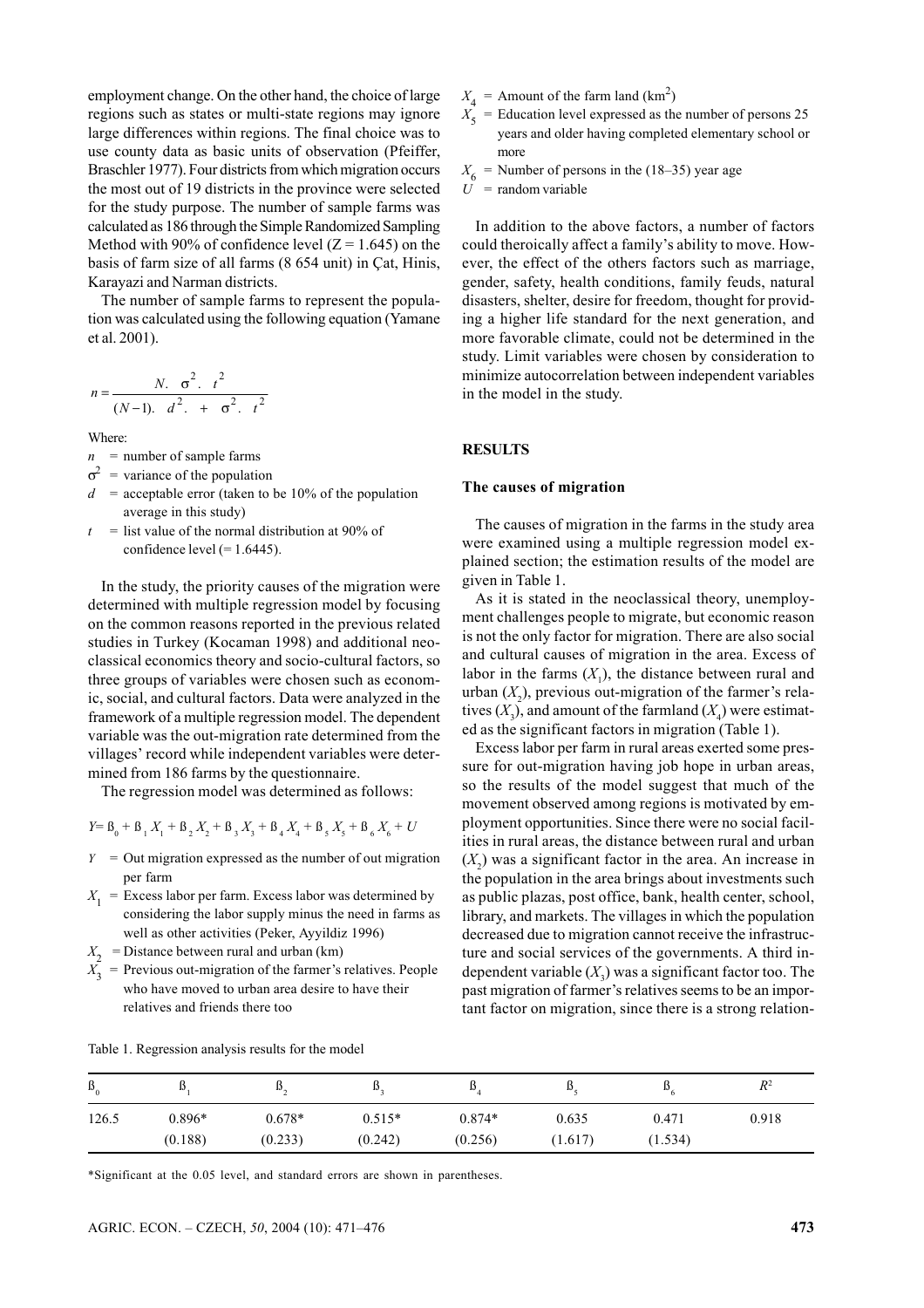ship between relatives in Turkey, culturally. The amount of farmland (*X*<sup>4</sup> ) was an important factor in out-migration by considerating agriculture as main sector in rural areas that could be seen in the result of model. For example, the closed and reverse relation between the land assets of the farms and the migration was observed from that 68.51% of the migration in the region occurred from the farms having less than 5 hectare of farm size.

The educational level of family members or rate of literacy  $(X<sub>5</sub>)$  did not signify on the migration in the study area as the study carried out them as unimportant factors on migration (Pfeiffer and Brascher 1977). Also, the age of migrants  $(X_6)$  did not signify on the migration too in the study area. Theoretically, educational achievement  $(X_5)$ and age  $(X_6)$  were accepted as significant factors on migration. It is generally recognized that education level and mobility are likely to be associated. Also, young people are believed to be more mobile. A prior research has shown this to be an important indicator of mobility (Pfeiffer and Brascher 1977). We assume that educational achievement  $(X_s)$  and age  $(X_6)$  were not push factor on migration, because the family president mostly father or older person, makes decision regarded with migration as well as other issues in the area.

Briefly, the results show the neoclassical economic theory is still true in the area while migration patterns observed in the United States have not been consistent with this theory since 1970's (Pfeiffer, Brascher 1977).

# **The results of migration on the success of farms**

Some important results of the migration on the success of farms were determined from the questionnaire as follows:

- 1. Arable land assets of the migrants in the village are 19.71% of the total field land of the village. This proportion is 16.94% for the pasture land. Of migrants, 65.48% of the field land and 57.37% of the pastureland is abandoned. Nevertheless, the abandoned land due to migration does not exceed 15% of the total land asset of the village. In addition, 13.32% of the field land of those living in the village, is not used.
- 2. Even though family labor force cannot be utilized effectively, farms employ off-farm labor in the amount of 23.48% of the family labor force. In conclusion, although there is a labor loss due to migration from the study area, it can be inferred that this labor loss is not to the extent that it affects agricultural activities negatively. Population decrease in agriculture is at a level of increasing labor productivity. So, a positive effect of the migration on the labor use can be reported.
- 3. It was observed that female entrepreneurship in agriculture had an increasing inclination in time since primarily males migrate from the region. Since farmers having insufficient farm land and well-off families migrate due to low farm income and social attractiveness of the urban life respectively, people with an entrepreneurial nature have gone away from agriculture.
- 4. The tendency of investing in agriculture is low in the region because of migration. 58.26% of the farmers interviewed stated that they could not save money. Of those who stated that they could save money through limiting the necessary expenditure, 28.32% and 22.46% reported that they utilize their saving in buying building plots and houses in the cities respectively, 15.81% keep their savings in foreign currency and gold, while 12.13%, 4.28%, 3.26% and 2.12% used their savings on buying animal, investment for irrigation, agricultural equipment and state debenture bond respectively. So, only 28% of the savings in the region are reinvested in agriculture.
- 5. Migration from the study area has not had a significant effects on the change of production pattern, that is, a change from family consumption oriented production to market oriented production. In Turkey, especially in the study area, it is said that "agriculture is a traditional sport inherited from the ancestors" since it keeps its traditional structure and practices. Thus, farmers keep up the former production pattern heavily dependent on grains. This production pattern is rooted in the desire to cover the family agricultural products need, and it did not change although much progress has been achieved in many areas over time, such as marketing, use of money, and improved transportation possibilities. For example, there is no difference observed between the production pattern determined in 1966 by Aksöz, and that current in the study area except for the decrease in fallow land.
- 6. As an important effect of the migration with regard to the processing of the agricultural products, it was reported that a factory of the collective company was established to package and kiln the dry agricultural products such as sunflower, chickpea and bulgur produced in the village of a wealthy family which migrated in 1986. The factory was established in 1992 in Erzurum central district.
- 7. It was determined that 36.43% of the migrants kept their relations with the village through short visits, participation in funerals, part time agricultural production, motivation of the related governmental organizations which conduct public services to the village, and mediation in marketing the agricultural products. The fact that the migrants cover their family consumption from the village and their effort in marketing the products of those living in the village is an important progress in reducing the number of brokers in marketing. However, the percentage of those making this positive contribution is only 3.62% of the total migrants.

As a result, it can be concluded that migration from rural areas has not reached the point at which it has a negative and significant effect on the success of agribusiness.

#### **DISCUSSION**

This study differs from the earlier ones in that an attempt was made to connect independent variables as well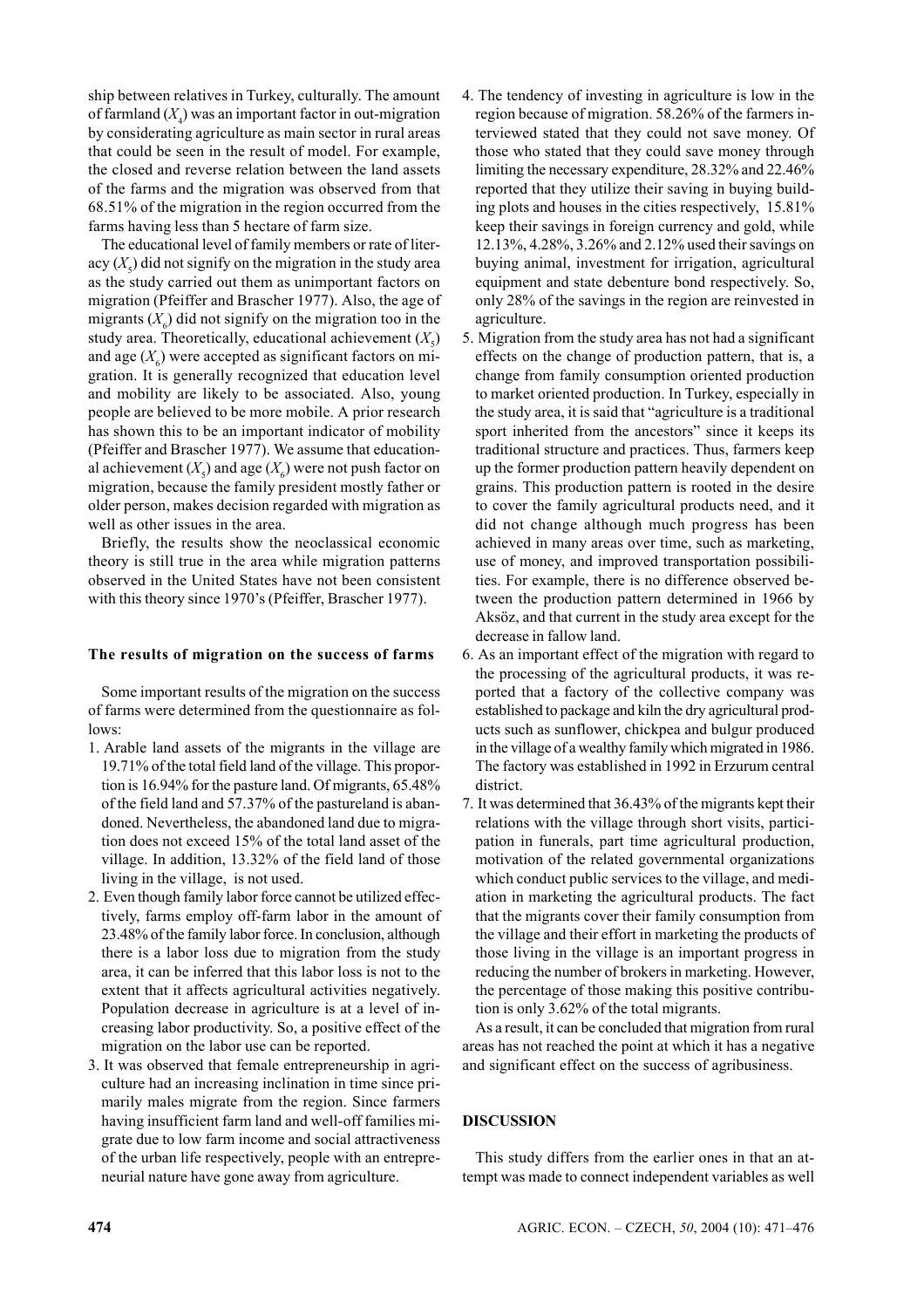as the results of the migration on the success of agribusiness. The results are important with regard to the determination of the causes of migration and its results on the success of farms such as land use, labor use, marketing, and agricultural industrialization.

Migration has occurred in more than half of the farms and withan increasing tendency in the area. Most families decide to migrate because of job necessity followed by other reasons such as lack of social facilities and farmland, and also hope of joining their relatives who had already moved to urban areas. Infrastructure, health, social, and economic problems of the urban areas cannot be solved unless the countryside has the minimum standards to provide an honorable life. It is a reality that this phenomenon will continue as long as rural areas have repellent sides while urban areas have attractive sides such as social facilities and employment opportunities. In the development of rural areas, agriculture should be given first priority since it is the basic activity and the livelihood, but development of the rural areas is delayed since there have been legal obstacles for public services to under-populated areas because of migration. Some regulations in the body of current law can be done to enable social investments in rural areas losing population, as was the case in most countries. There should be regulation for receiving the infrastructure and social services of the governments in rural areas. The following regulations attract attention, when the problem of insufficient population prevents the investments for public services are examined in different countries over the world; for example, in the Philippines, rural centers are established in places having populations exceeding 1000 people. In the rural areas, to make investments such as post office, tax office, public treasury, bank, running water supplies, electricity, health center, and secondary school are necessary (Tingbe-Azalou 1997). However, the countries with over-population like China and India have to change the population limits so often for such investments.

Social security such as retirement income and health insurance for the farmers engaged in agriculture could be considered priority subjects. Even in the seasons of higher labor demand, sowing and harvesting times, it is not a problem to find off-farm labor. In densely populated rural settlements in Turkey, marginal productivity would be minimal. Therefore, the transfer of labor from rural agriculture to urban industry could occur without declines in agricultural productivity, but the in best way for the employment to hold employee in rural areas. For the farmers, the focus could be on the application of irrigation, pasture-meadow, and village handcrafts projects providing employment opportunities.

Necessary regulations for the profitability of the agricultural activities could be done in order for the savings from agriculture to return to the agricultural investment. For that purpose, determination of the optimum production plans and their putting into action is of importance. It can be considered to lessen the migration by building regional boarding schools too.

In general, agricultural production activities are taking place in rural areas, as product processing and services in urban areas. For this reason, exchange of goods between urban and rural areas is an essential element. As is the case in the whole country, higher shares of the brokers due to the very long marketing chain are one of the most important problems in the study area. The recent studies carried out in different countries revealed that due to the difficulty in marketing agricultural products; contrary to the usual phenomenon, urban population engages in agriculture, while rural families turn towards non-farm activities to earn their family incomes (Bryceson. Jamal 1997). The number of brokers in the marketing chain could be lessened through marketing organizations established by the migrants from the countryside. Community Supported Agriculture (CSA) can be useful for the financing and marketing in agriculture (Sabih 1998).

Of course, it should be noted that it is most important to erect the agricultural industry plants in rural areas. By migration, there have been interactions between agriculture and industry. When one or more members of the family migrated, they keep their strong relations with the other family members left in the village. Strong links with their relatives can help to provide the processing of raw agricultural materials, the manufacturing of agricultural equipment, tools and inputs. In China, government promotion of rural industries is explicitly aimed at creating employment opportunities for surplus labor force in the countryside while reducing migratory pressure on cities. In 1994, industrial production in rural areas was double the output of agriculture and the number of workers employed in the sector increased from 30 million in 1980 to 123.5 million in 1993 (Zheng 1995).

Consequently, it is possible to suggest that tackling agricultural problems and building social facilities in rural may lessen the migration from rural areas.

## **REFERENCES**

- Aksoz I. (1966): Erzurum Ovasindaki Ziraat Ișletmelerinin Ekonomik Durumu. Atatürk Üniv. Ziraat Fak. Zirai Araștirma Enst. Yayini, Erzurum.
- ANONIM. (2002): Tarimsal Yapi ve Üretim. DIE Yayinlari, Ankara.
- Bryceson D.F., Jamal V.: (1997): Farewell to farms: de-grarianisation and employment in Africa, Africa Studies Center Leiden, Research Series 1991/10, Ashgate, Aldershot.
- Çakmak E. (1995): Gümrük birliginin muhtemel bölgesel etkileri ve dogu anadolu ekonomisi üzerine bir degerlendirme. Dișa açilma ve dogu anadolu kalkinma sorunu 3. ulusal iktisat sempozyumu (12–13 Ekim) Türkiye Ekonomi Kurumu Yay, Erzurum.
- Diallo S. (1993): Urban agriculture research in West Africa: Record, capacities and opportunities, Cities Feeding People Report 5, IDRC.
- Erman T. (2001): Rural migrations and patriarchy in Turkish cities. International Journal of Urban and Regional Research *25* (1): 118–133.